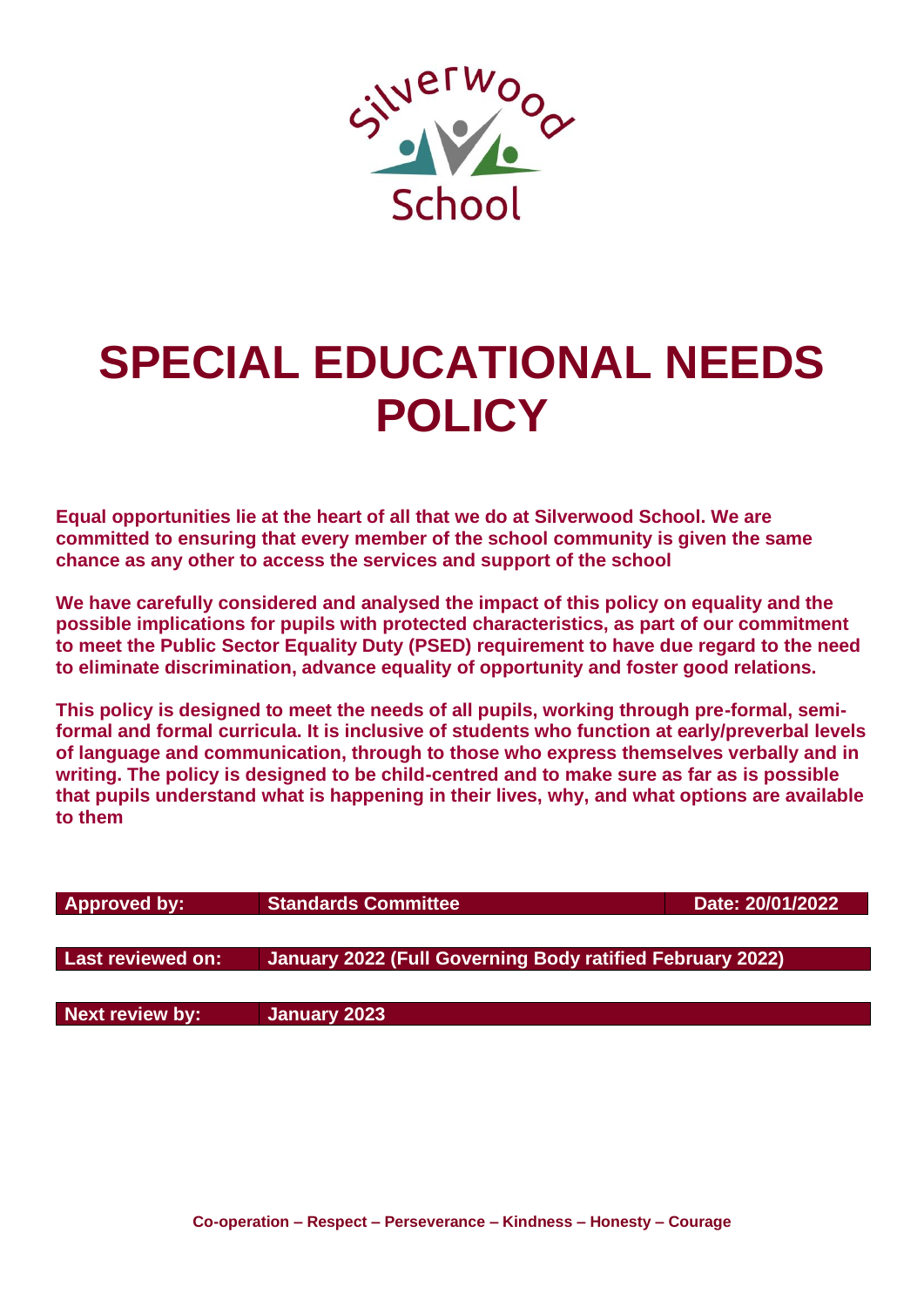This Policy draws on legislation from the Children and Families Act 2014, the Equalities Act 2010 and the Special Educational Needs and Disability Regulations for 2014. It is written with guidance from the SEN Code of Practice from January 2015.

Silverwood School is committed to meeting the special educational needs of pupils and ensuring that they progress. Our learners are at the centre of everything we do and we advocate personalised methodologies through our highly differentiated curriculum and approaches.

We provide a secure, enjoyable and stimulating place to learn where learners have opportunities to take risks with their learning and develop skills, knowledge and understanding for life in the community.

We work in partnership with our parents and carers to consolidate and contextualise learning, supporting our learners to feel proud of their achievements and successes.

# **Aims of the SEND policy**

- To practice what is reflected in our school vision and values.
- To ensure that learners have access to high quality provision as laid out in their Education, Health and Care Plans (EHCP) and Statements of Educational Need.
- To uphold the SEN Code of Practice 2015.
- That all practitioners have an opportunity to actively identify and respond to the ever-changing needs of our learners.
- To ensure that all systems and practices support our aims and philosophies.
- To ensure that learners needs are met through high quality teaching and personalised provision.

### **Objectives**

These aims will be achieved by:

- Our knowledge and understanding of the aspirations and potential of all our learners in order to support their holistic development, through offering high quality provision.
- Ensuring that our parents and carers are actively involved in working together to maximise the achievement of outcomes.
- Working collaboratively with the multi professional network and team around the child to regularly review interventions, strategies and to support progress.
- Regular curriculum review and consultation to ensure our curriculum meets the needs of all our learners.
- Providing staff with regular professional development opportunities to develop their SEND Pedagogy and skills to meet the needs of the leaners.
- Providing a structure within which information on learners can be collected and processed systematically through a detailed analysis of achievement and student progress.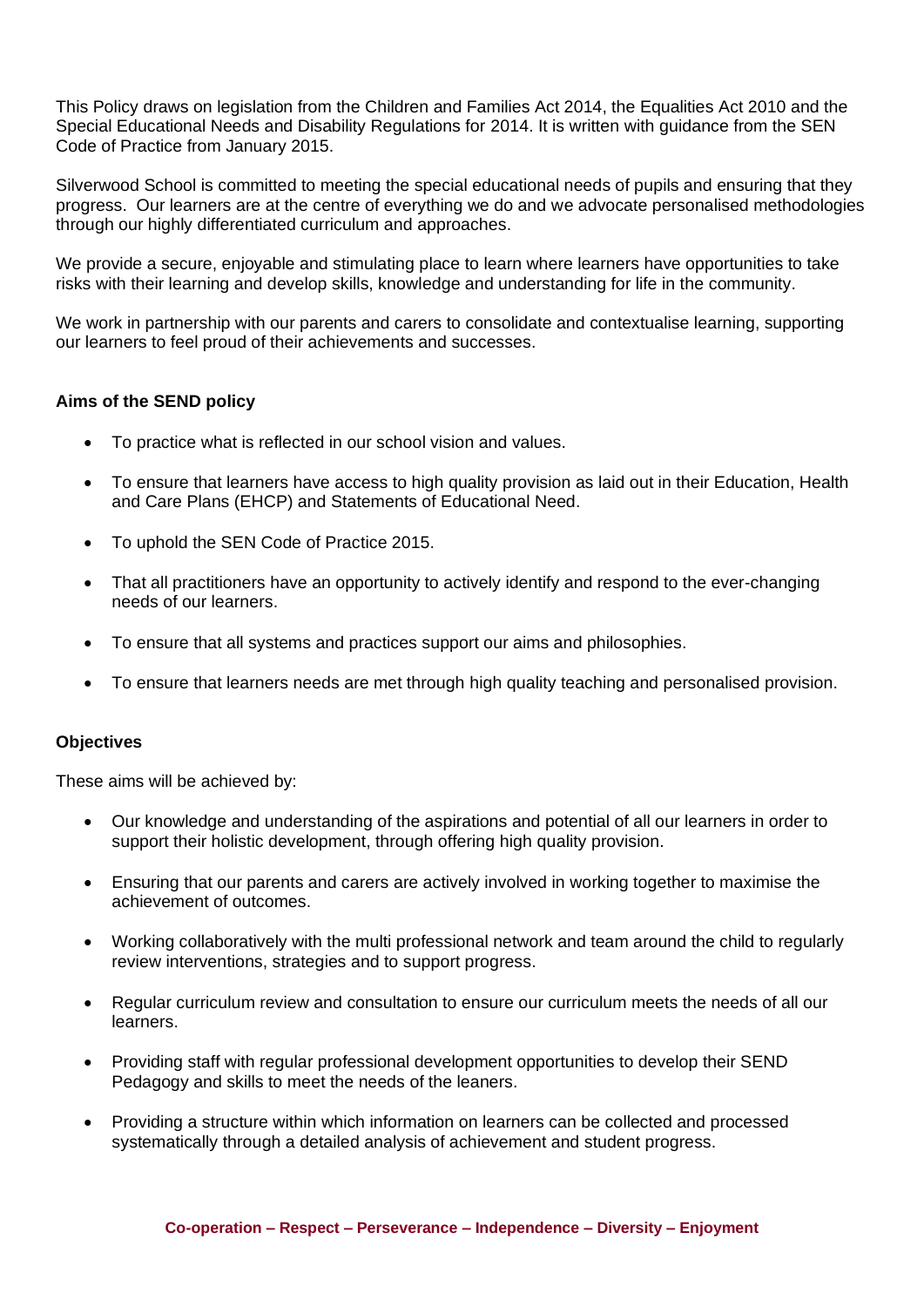## **Provision**

Our policy describes bespoke personalised curriculum pathways tailored to meet individual needs and changing circumstance. Our provision is defined by the Special Educational Needs of our learners.

Our learning community includes learners with Profound and Multiple Learning Difficulties, Severe Learning Difficulties, Moderate Learning Difficulties, Autistic Spectrum Disorders, Communication Disorders, Sensory Needs, Physical Needs.

All our learners have an EHCP that names Silverwood School.

## **Personalised Provision through Curriculum Pathways**

The curriculum at Silverwood School is designed to provide access and opportunity for all pupils and young people who attend the school.

In order to provide pupils across Silverwood school with experiences that are relevant, interesting and challenging, and to identify opportunities for progression, we have adopted a curriculum structure, which encompasses three broad levels: 'pre-formal', 'semi-formal' and 'formal'. The levels are not defined by age, but by need and achievement; pupils are therefore able to move flexibly between levels at any point during their school career. Each level covers skills, knowledge and understanding across a range of areas of learning, and they are blended together, so as to facilitate a 'learning flow' between the three levels.

Silverwood School is committed to personalised provision, starting with high quality class provision tailored to each needs and abilities.

We plan opportunities for more bespoke intervention programmes and cross-class learning, to bring enhanced provision. We support a range of therapy programmes where this is indicated on the EHCP.

Teaching teams and therapy services liaise regularly to review and evaluate the effectiveness of the therapy programmes to ensure that all of our learners work towards achieving their outcomes.

All provision is captured and shared with parents/carers, professionals and learners and it informs meaningful target setting and reviewing process.

Teaching teams collaborate with families, therapists and other professionals in setting up, monitoring and reviewing 3 times a year, learning intentions that reflect the four areas of need in the EHCP and curriculum pathways.

### **Admissions**

All pupils admitted to Silverwood School have an EHCP. Pupils will be admitted in line with the school's admissions' policy. The school is aware of the statutory requirements of the Special Educational Needs and Disability Act and will meet the Act's requirements.

The school will use their transition meetings to work closely with parents to ascertain the level of support their child will require on entry and ensure that a plan of support is in place when they enter school.

Silverwood School will offer provision at the most appropriate campus to meet pupil need. Where provision is not offered at the closest campus to where the pupil lives, this will be shared with the LA. Where a preference for a campus is named this will be taken into consideration but Silverwood cannot guarantee to accommodate this preference. Campus designation will be reviewed annually.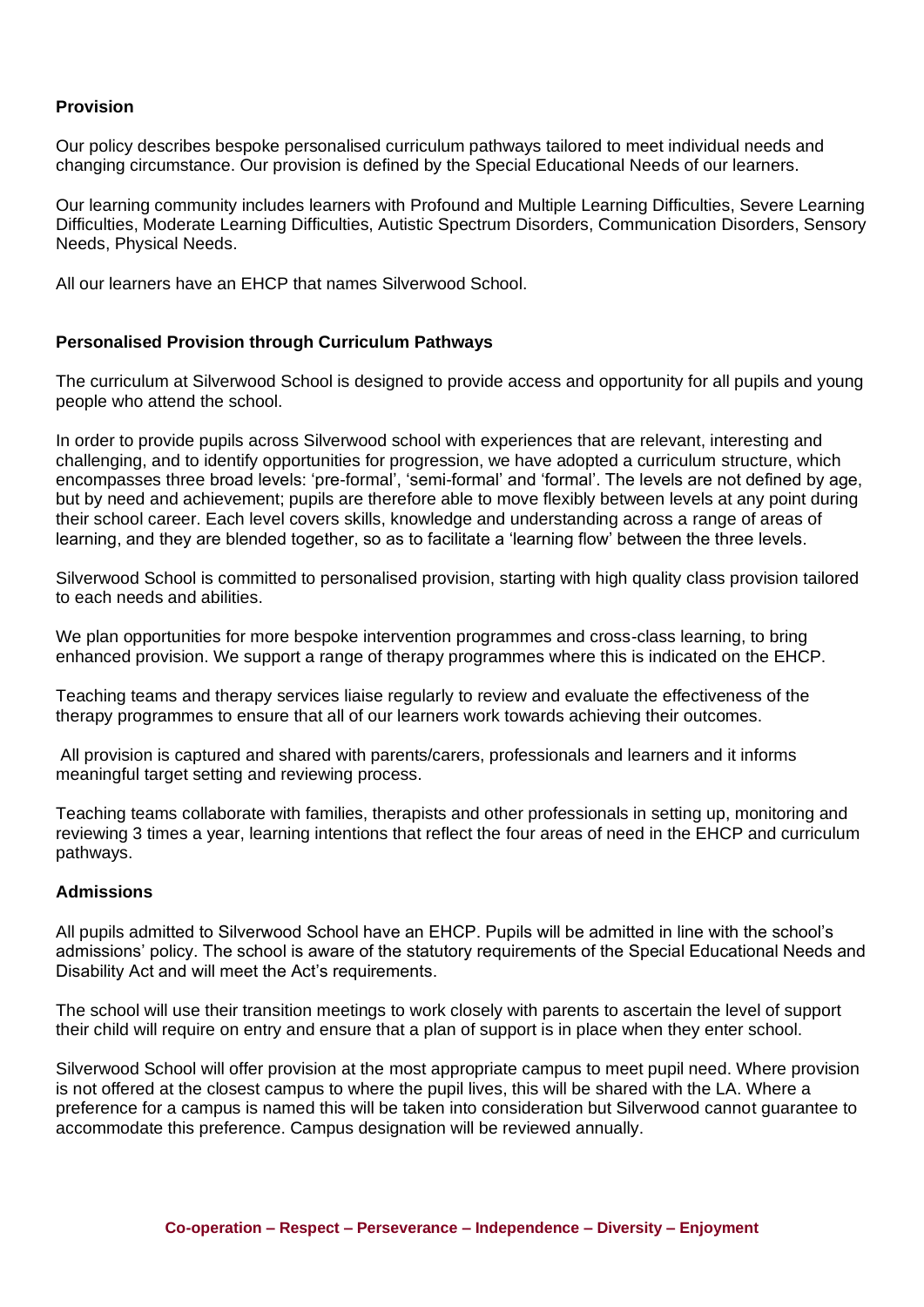# **Access**

To ensure access for pupils or parents the school has an Equality Policy (See Equality Policy)

## **The Annual EHCP Review procedure**

The School is responsible for the organisation of the Annual Review of the EHCP. The meetings are led by the class teacher and chaired by a Senior Leader.

The decision to amend an Education, Health and Care plan, or funding allocation is made by the Local Authority although the school will make recommendations based on evidence gathering in school.

When changes are made, the Local Authority informs parents initially and then the school in writing and the amended Education, Health and Care Plan follows.

## **Transition into the school**

Silverwood School recognises the importance of a successful transition into the school. Every learner will have a personal plan that is drawn up with a range of different internal and external professionals in consultation with families. We do not believe there is a fixed model however all new learners can expect at least what is set out below:

- Prior to admission, all learners are assigned a lead professional who will oversee the entire transition process.
- The lead professional will consult with all relevant external agencies to ensure our school-based staff have all relevant documentation prior to an initial meeting.
- A series of transition visits are planned which are informed by both the family and the leaners current setting.
- An initial Team Around the Child (TAC) meeting will take place where the professionals currently working with the learner, the family and key Silverwood School staff will plan the transition including equipment needs and a handover of therapy plans.

Learners entering the Early Years and Foundation Stage (EYFS) will have a phased entry to the school which is arranged in consultation with the family and the child's individual needs. A phased entry can be arranged for older learners if believed to be appropriate by all agencies and the family.

# **Transition from Post 16**

For our young people in Post 16, we offer a curriculum that focuses on becoming independent, accessing the local community and gaining vocational skills to support their transition into adulthood.

The aspirations identified in their Education, Health and Care Plans will be key factors in developing their learning programme.

As a pathway to their next placement, learners participate in meaningful work experience both in school and in the community.

Transition is discussed with parents, carers and young people to plan the most appropriate next steps and carried out in line with 'Wiltshire's Multi Agency Preparation for Adulthood and Transition policy and procedure'

Our priority is to ensure that all our learners can communicate effectively, feel confident in their new environment and are prepared for the challenges of adult life**.**

### **Inclusion Pathways**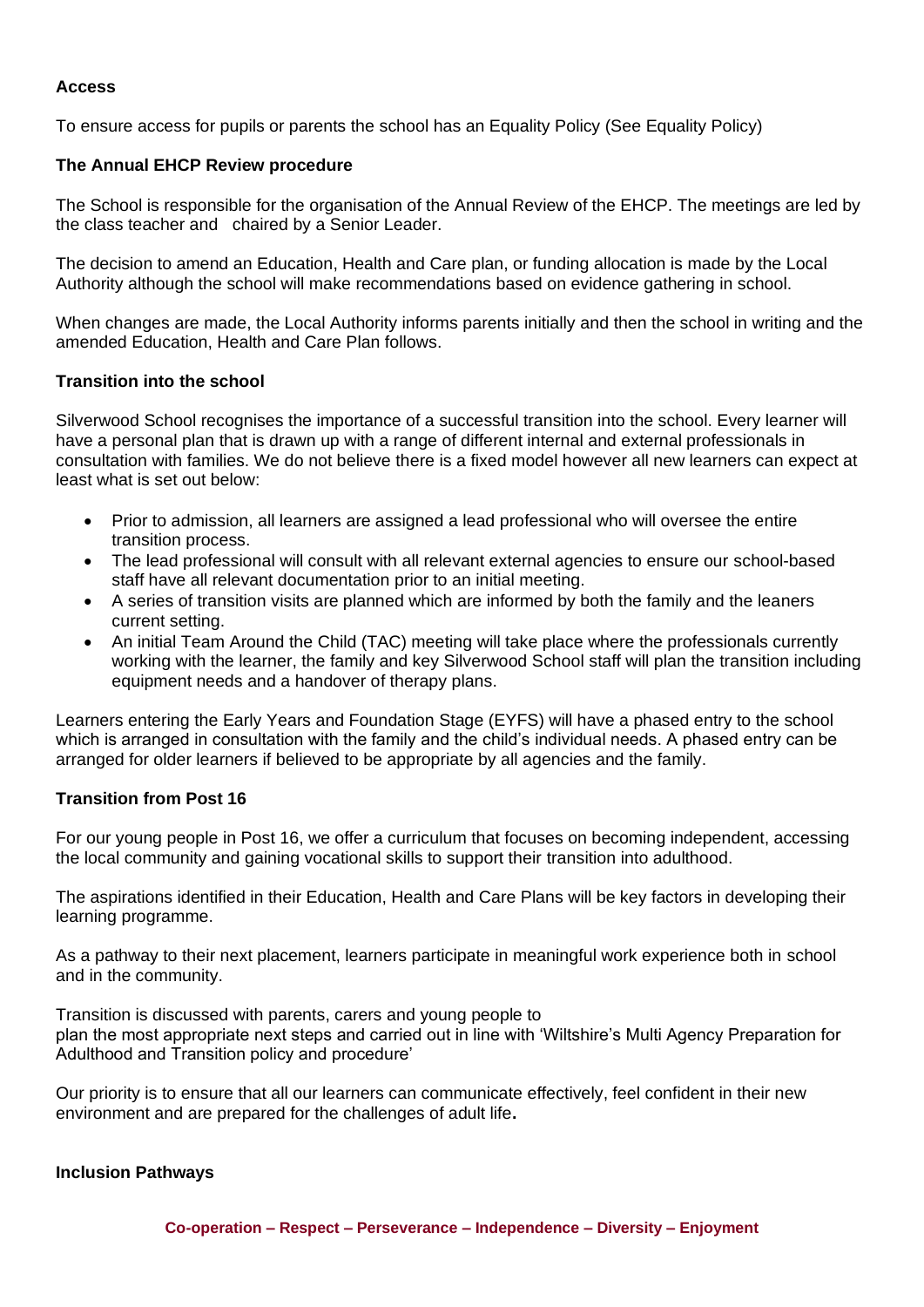All pupils are encouraged to integrate with their peers wherever possible. Our curriculum is designed to allow flow between classes/campuses to provide pupils with wider opportunities for learning and socialising with a range of their peers.

Where appropriate pupils may experience alternative provisions such as mainstream schools, training hubs and other colleges.

# **Working with Parents and Carers**

Silverwood School is committed to working in partnership with our families to help learners achieve their aspirational outcomes, develop their independence, celebrate their individuality and prepare for next steps. We welcome families at the beginning of their child's journey and aim to develop and sustain relationships throughout their child's time in the school. We offer families a range of groups, targeted intervention and training to enable them to have a better make good progress in their learning and development.

Parents are encouraged to come into school regularly for:-

- Structured conversations / Parent meetings
- Coffee mornings
- Assemblies and other curriculum events
- Annual review meetings
- Social events
- Medical and/or therapy reviews

The school has regular contact with parents through:-

- Home / school diaries / virtual learning platforms
- Termly newsletters
- Social media
- Person centred reviews
- Regular structured conversations/ parent meetings
- **EHCP** reviews

Parent Support Advisors are in regular contact with parents and are there to support the whole family.

Parents are fully involved through the Annual EHCP Review process in which Annual learning goals are developed and monitored by the school, parents and pupils throughout the year.

Teachers endeavour to involve pupils with their annual goals and targets. Targets are visually presented to pupils and they are encouraged to talk about how they are performing wherever possible. This encourages pupils to have the skills and confidence to take a meaningful part in the learning process.

# **Partnership with outside agencies**

We are committed to working in partnership with other agencies to support the needs of our learners. We work in collaboration with:

• An Educational Psychologist who is attached to the school